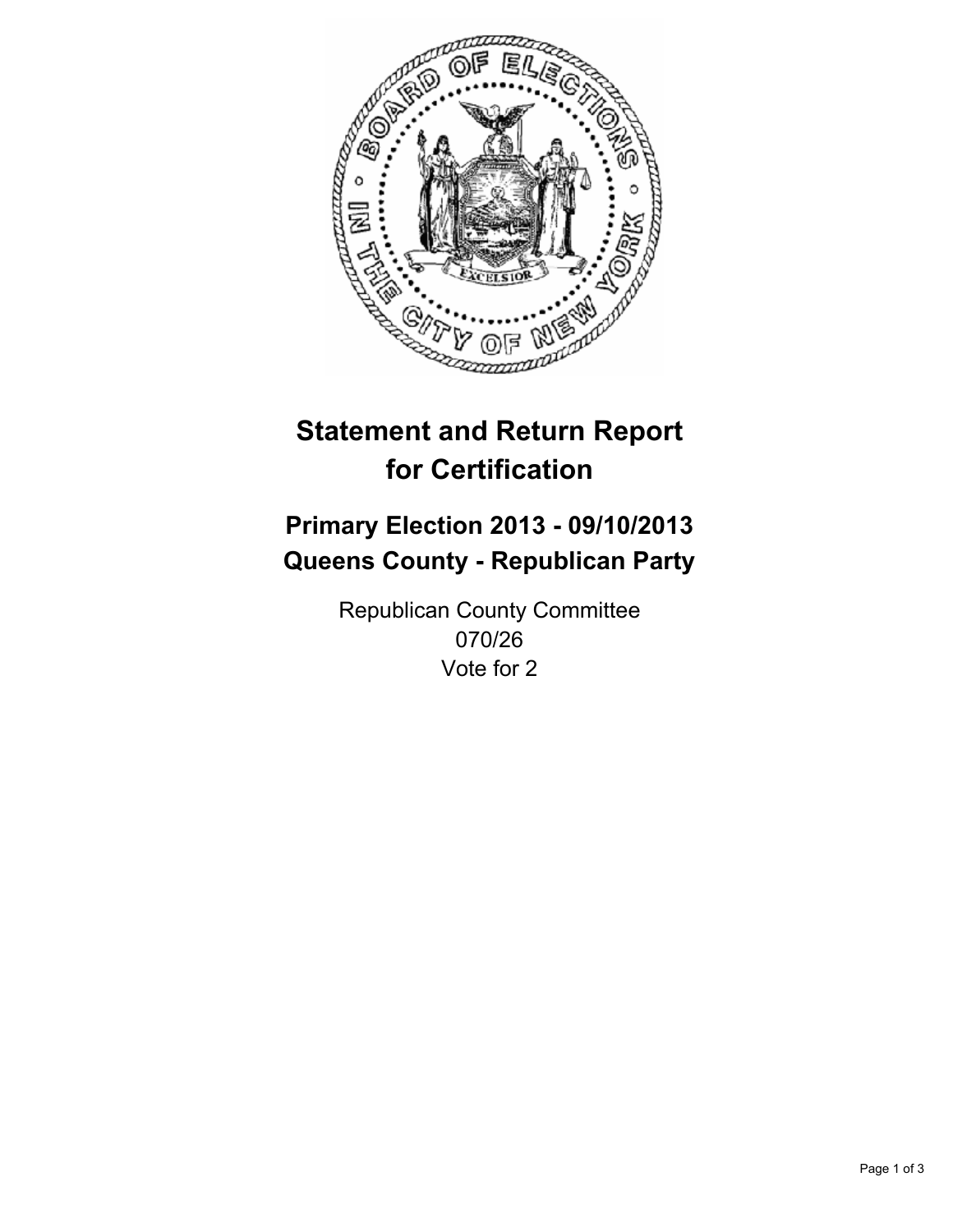

## **Assembly District 26**

| 0  |
|----|
| 0  |
| 0  |
| 0  |
|    |
| 13 |
| 3  |
| 8  |
| 3  |
| 27 |
|    |